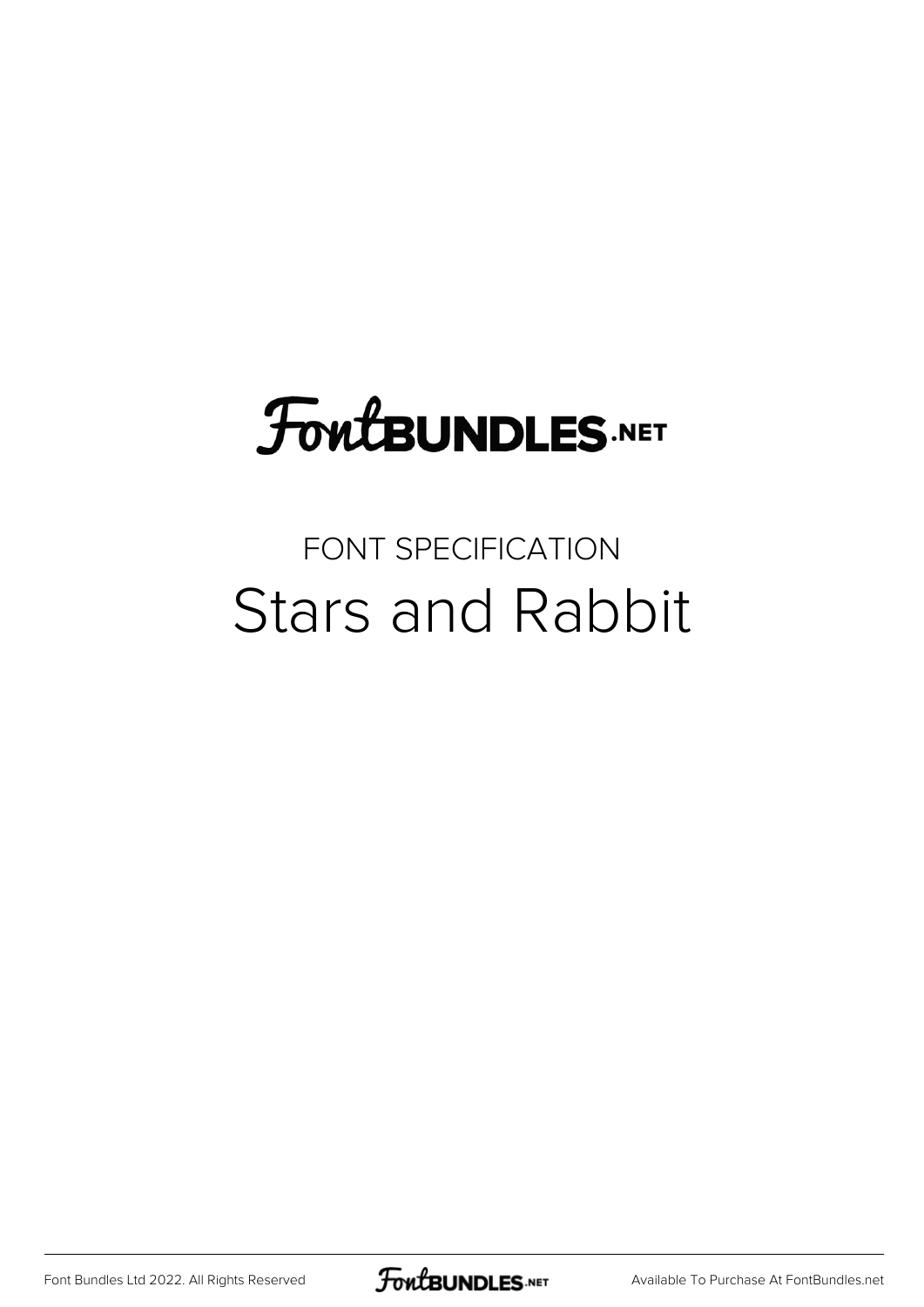#### Stars and Rabbit - Regular

**Uppercase Characters** 

## $ABC$   $D$   $F$   $F$   $G$   $H$   $I$   $J$   $K$   $I$   $M$   $N$  $\Theta$  Q R S T U V W X Y Z

Lowercase Characters

### ABCDEFGHIJKLMNOPQR STUVWXYZ

**Numbers** 

 $\bigcap$ 

#### 0123456789

**Punctuation and Symbols** 

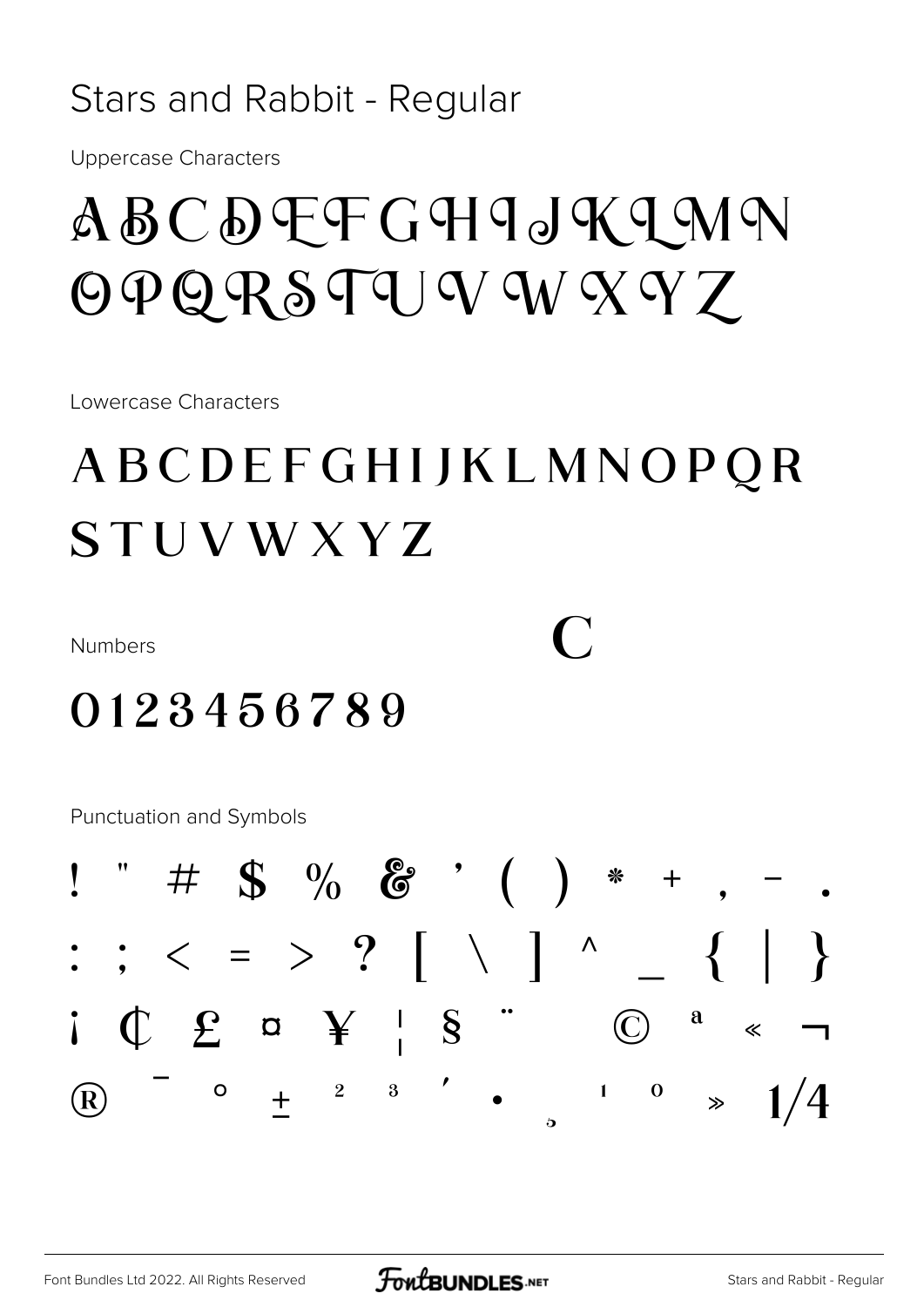$1/2$   $3/4$ 

All Other Glyphs

À Á Â Ã Ä Å Æ Ç È É Ê Ë Ì Í Î Ï Ð Ñ Ò Ó Ô Õ Ö × Ø Ù Ú Û Ü Ý Þ ß à á â ã ä å æ ç è é ê ë ì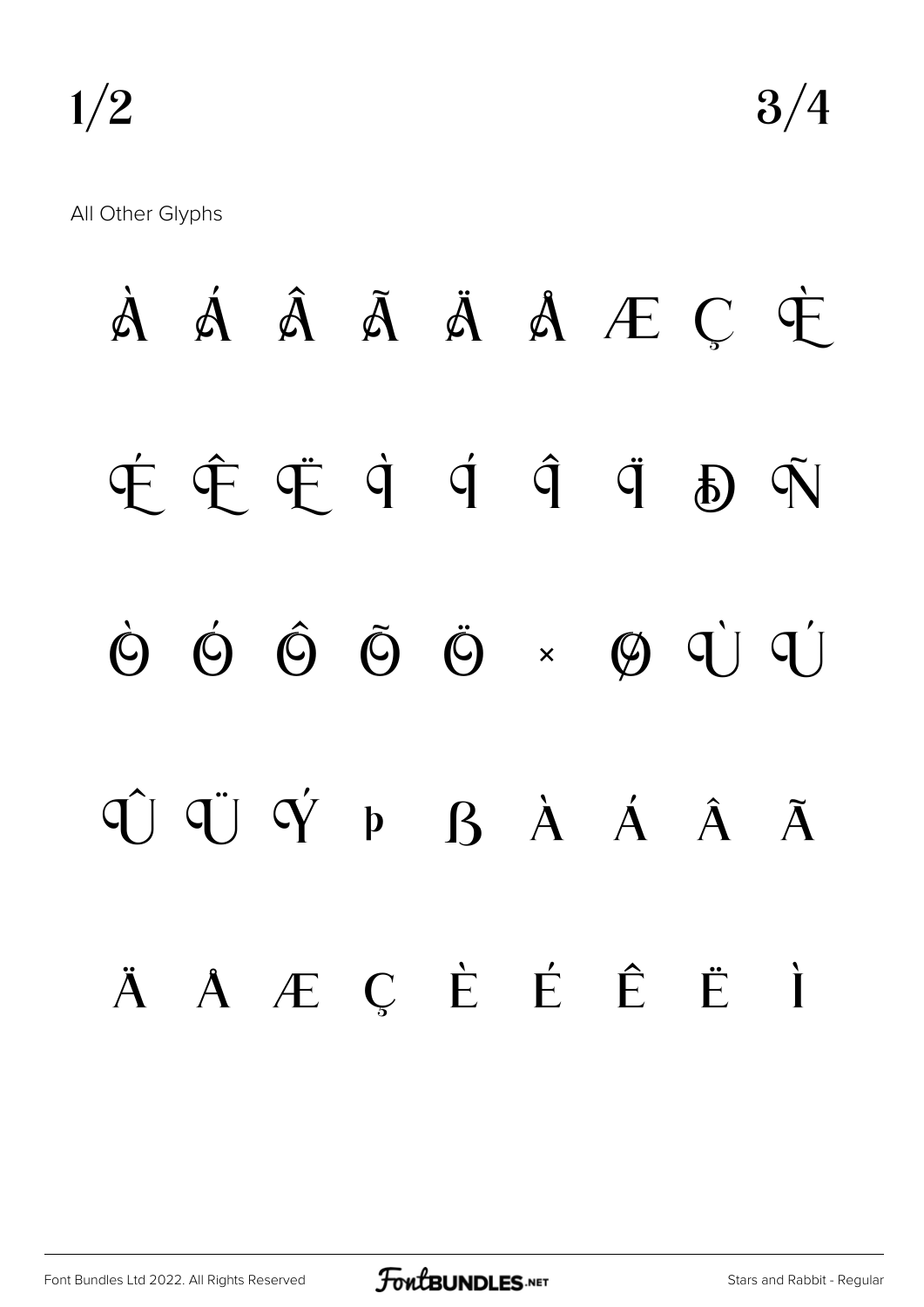